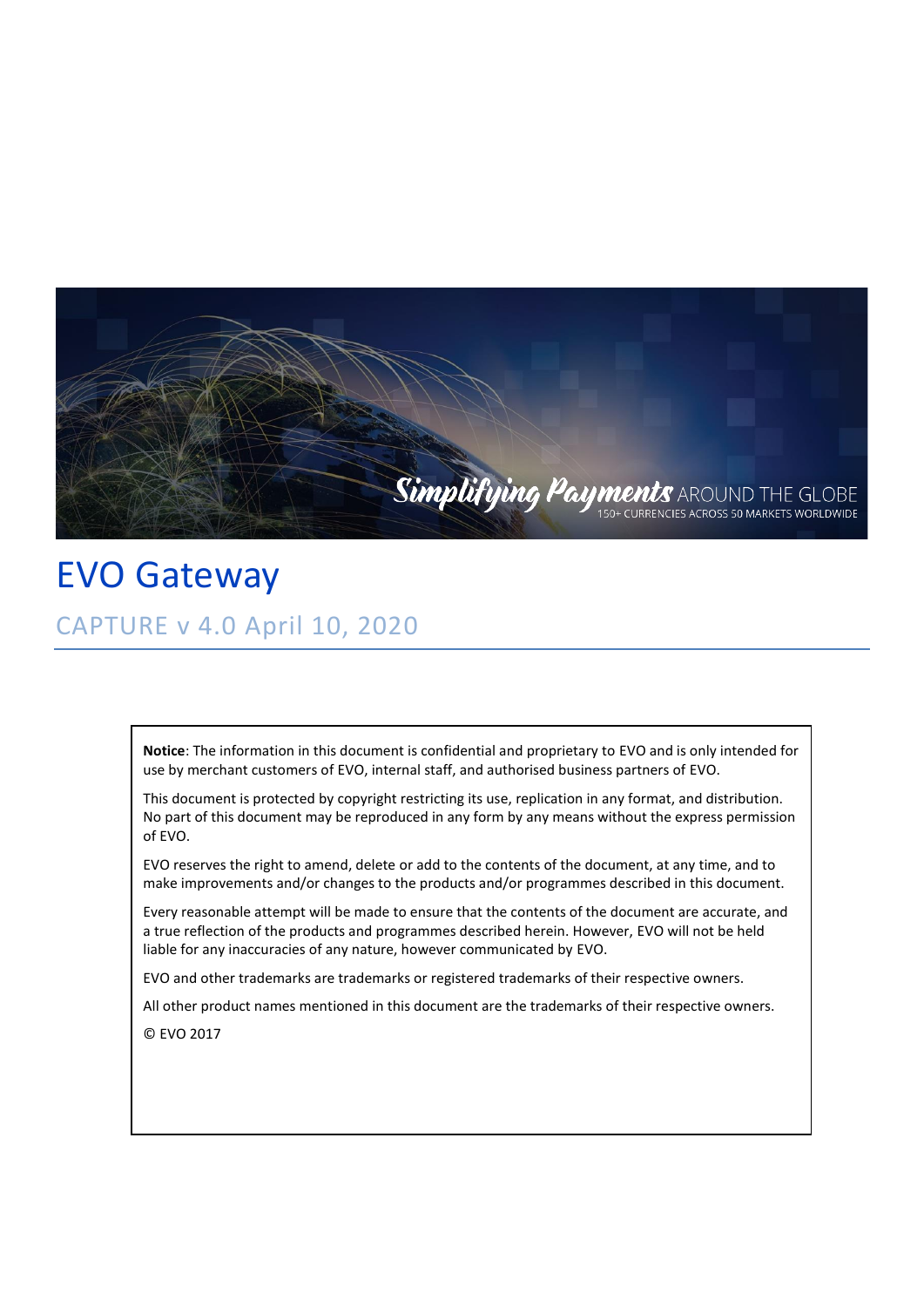# EQ **Table of Contents**

| $\mathbf{1}$ |       |  |
|--------------|-------|--|
|              | 1.1   |  |
|              | 1.1.1 |  |
|              | 1.1.2 |  |
|              | 1.1.3 |  |
|              | 1.2   |  |
|              | 1.2.1 |  |
|              | 1.2.2 |  |
|              | 1.2.3 |  |
|              | 1.3   |  |
|              | 1.3.1 |  |
|              | 1.3.2 |  |
|              | 1.3.3 |  |
| $2^{\circ}$  |       |  |
|              | 2.1   |  |
|              | 2.1.1 |  |
|              | 2.1.2 |  |
|              | 2.1.3 |  |
|              | 2.2   |  |
|              | 2.2.1 |  |
|              | 2.2.2 |  |
|              | 2.2.3 |  |
|              | 2.3   |  |
|              | 2.3.1 |  |
|              | 2.3.2 |  |
|              | 2.3.3 |  |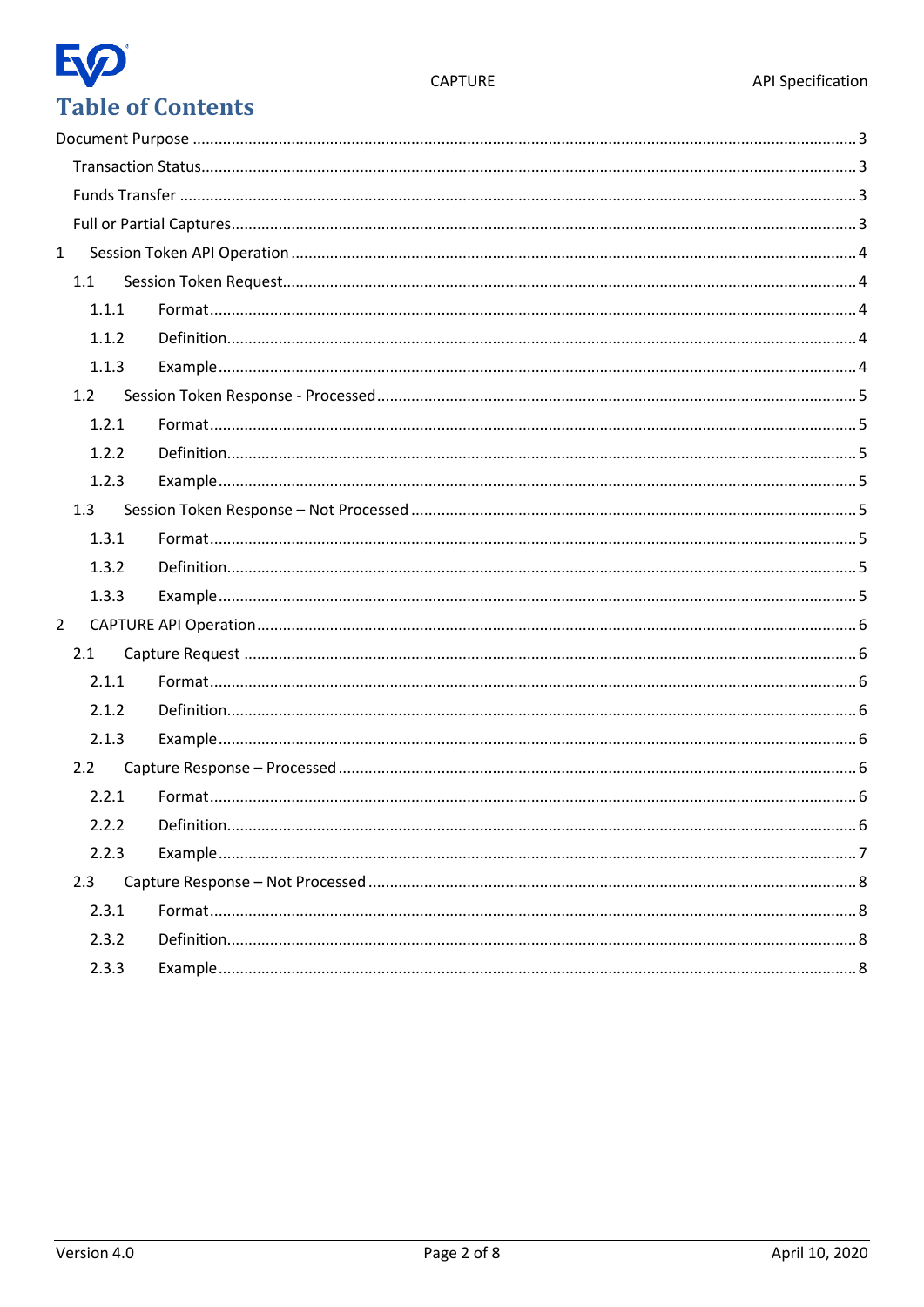# **Document Purpose**

<span id="page-2-0"></span>The purpose of this document is to describe the CAPTURE API Operation to enable merchant developers to integrate their webpages with the EVO Gateway. Refer to the *EVO Gateway – 0 – Overview* document for how this API Operation is used in the merchant processes.

A CAPTURE API Operation is required after an AUTH Request, not a PURCHASE Request.

#### <span id="page-2-1"></span>**Transaction Status**

All transactions that can be captured have the status SET FOR CAPTURE, which means the payment is authorised, through the AUTH/PURCHASE/VERIFY – API Operation (see *EVO Gateway – 2 – AUTH-PURCHASE-VERIFY – Direct API* or *EVO Gateway – 2 – AUTH-PURCHASE-VERIFY – Hosted Payment Page*, as appropriate to the integration method)).

The successful CAPTURE API Operation will set the transaction status to CAPTURED.

A CAPTURE API Operation can be unsuccessful for two reasons:

- The transaction status is set to ERROR if there was an error in the API Operation
- $\circ$  usually the result of a communication error between the customer browser and the EVO Gateway
- The transaction status is set to DECLINED if:
	- o the card payment was refused by the acquirer, or
	- o the 3DS authentication failed

A failure response is sent.

#### <span id="page-2-2"></span>**Funds Transfer**

The transfer of funds from the customers' accounts to the merchant account is not instantaneous.

The EVO Gateway CAPTURE API Operation flags transactions for batch processing later in the day, according to the acquirers' requirements. This batch process informs the acquirer that the funds should be transferred.

The actual transfer of funds is performed by the acquirer.

This delay allows for the VOID API Operation (see *EVO Gateway – 4 - VOID*) to be performed before the CAPTURE API Operation.

Only the full authorised amount of the transaction can be captured, based on the amount authorised in the AUTH API operation. Partial captures are currently not supported.

#### <span id="page-2-3"></span>**Full or Partial Captures**

The EVO Gateway caters for full or partial captures. If the full amount is not captured the residual amount is released to the cardholder. Multiple partial captures are not currently catered for.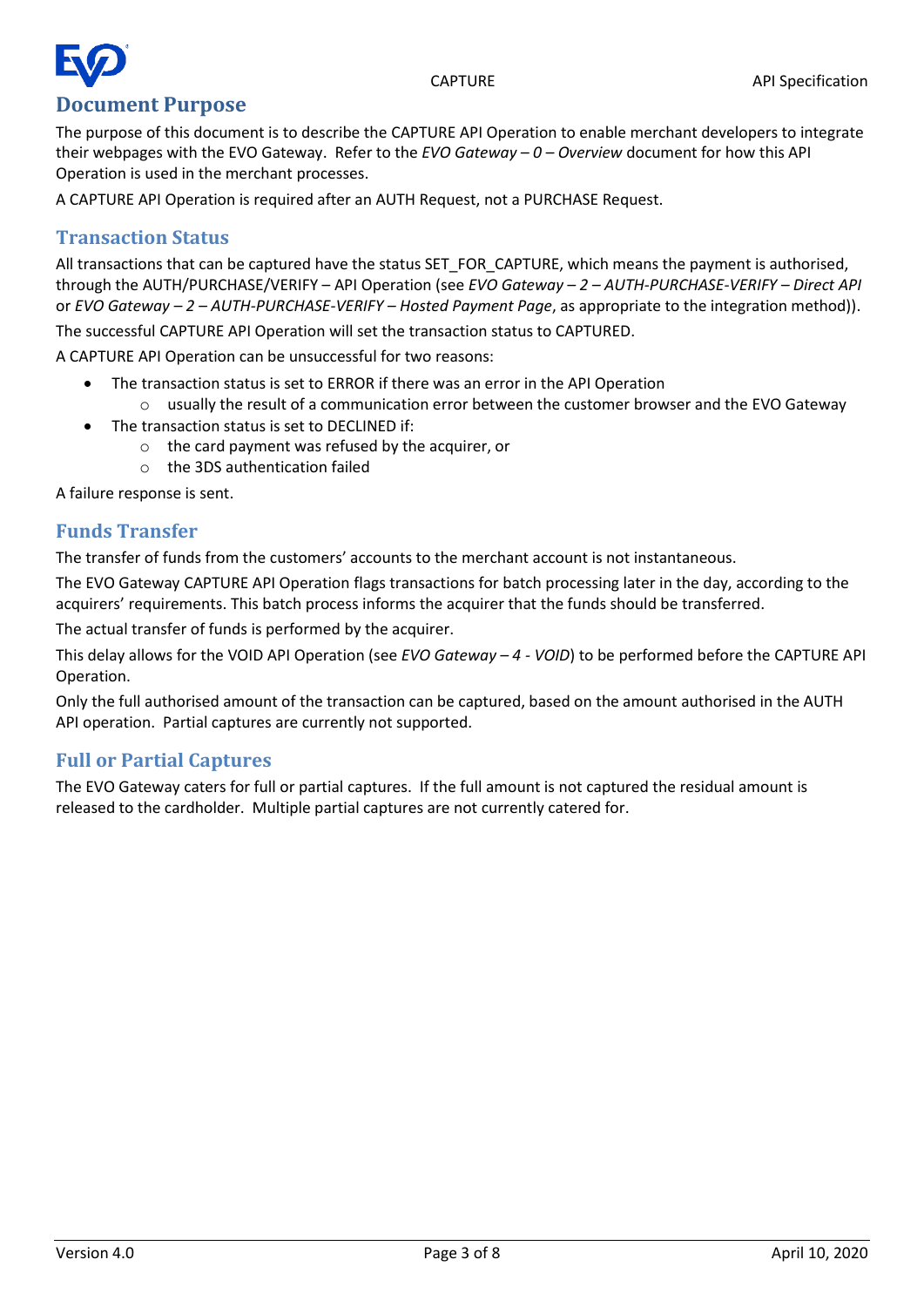## **EQ 1 Session Token API Operation**

### <span id="page-3-1"></span><span id="page-3-0"></span>**1.1 Session Token Request**

#### **1.1.1 Format**

<span id="page-3-3"></span><span id="page-3-2"></span>POST Request to Session Token Request URL (see Section 3 of the *EVO Gateway – 0 – Overview* document)

#### **1.1.2 Definition**

| Parameter            | Data Type                                                    | Mandatory | Description                                                                                                                                                                                                                                                                                                                                                                                                                                                                                                     |
|----------------------|--------------------------------------------------------------|-----------|-----------------------------------------------------------------------------------------------------------------------------------------------------------------------------------------------------------------------------------------------------------------------------------------------------------------------------------------------------------------------------------------------------------------------------------------------------------------------------------------------------------------|
| merchantId           | Integer (18)                                                 | Υ         | The identifier for the merchant in the EVO Gateway provided at on-<br>boarding                                                                                                                                                                                                                                                                                                                                                                                                                                  |
| password             | String (64)                                                  | Υ         | The merchant's password to the EVO Gateway provided at on-<br>boarding                                                                                                                                                                                                                                                                                                                                                                                                                                          |
| action               | String (enum)                                                | Υ         | Must be "CAPTURE"                                                                                                                                                                                                                                                                                                                                                                                                                                                                                               |
| timestamp            | Integer (18)                                                 | Y         | Milliseconds since 1970-01-01 00:00:00                                                                                                                                                                                                                                                                                                                                                                                                                                                                          |
| allowOriginUrl       | <b>String (253)</b>                                          | Υ         | The merchant's URL that will make the Capture Request (section 2.1)<br>Cross-Origin Resource Sharing (CORS) headers will allow only this<br>origin.                                                                                                                                                                                                                                                                                                                                                             |
| originalTxId         | String (18)                                                  | N         | The EVO Gateway transaction Id of the transaction to be captured<br>This will have been returned in the txld field of the Auth/Purchase<br>Response - Processed (see EVO Gateway - 2 - AUTH-PURCHASE-<br>VERIFY - Direct API or EVO Gateway - 2 - AUTH-PURCHASE-VERIFY -<br>Hosted Payment Page, as appropriate to the integration method)                                                                                                                                                                      |
| originalMerchantTxId | String (50)                                                  | Υ         | The merchant's original transaction identifier of the transaction to be<br>captured, that was provided in the merchantTxId field of the<br>Auth/Purchase Session Token Request and Auth/Purchase Request<br>(see EVO Gateway - 2 - AUTH-PURCHASE-VERIFY - Direct API or EVO<br>Gateway - 2 - AUTH-PURCHASE-VERIFY - Hosted Payment Page, as<br>appropriate to the integration method)                                                                                                                           |
| agentid              | String (18)                                                  | N         | Identifier of the merchant's operator or agent on behalf of the end<br>customer, if the operation is not performed by the merchant, and the<br>merchant wants to track the operator who performed the transaction<br>Note: this is different to the operatorId and userAgent fields of the<br>Auth/Purchase Response - Processed (see EVO Gateway - 2 - AUTH-<br>PURCHASE-VERIFY - Direct API or EVO Gateway - 2 - AUTH-<br>PURCHASE-VERIFY - Hosted Payment Page, as appropriate to the<br>integration method) |
| amount               | BigDecimal<br>(10.2 or 10.3)<br>BigDecimal<br>(15.2 or 15.3) | Υ         | The amount to capture<br>Can be less than or equal to the original transaction amount<br>Cannot be more than the original transaction amount                                                                                                                                                                                                                                                                                                                                                                    |

#### **1.1.3 Example**

<span id="page-3-4"></span>merchantId=1111111&password=klw74U6yt40mNo&originalTxId=123456789&originalMerchantTxId=XYZ12345678 9ABC&allowOriginUrl=www.merchantsite.com&action=CAPTURE&timestamp=1249751864238&agentId=brian01&a mount=120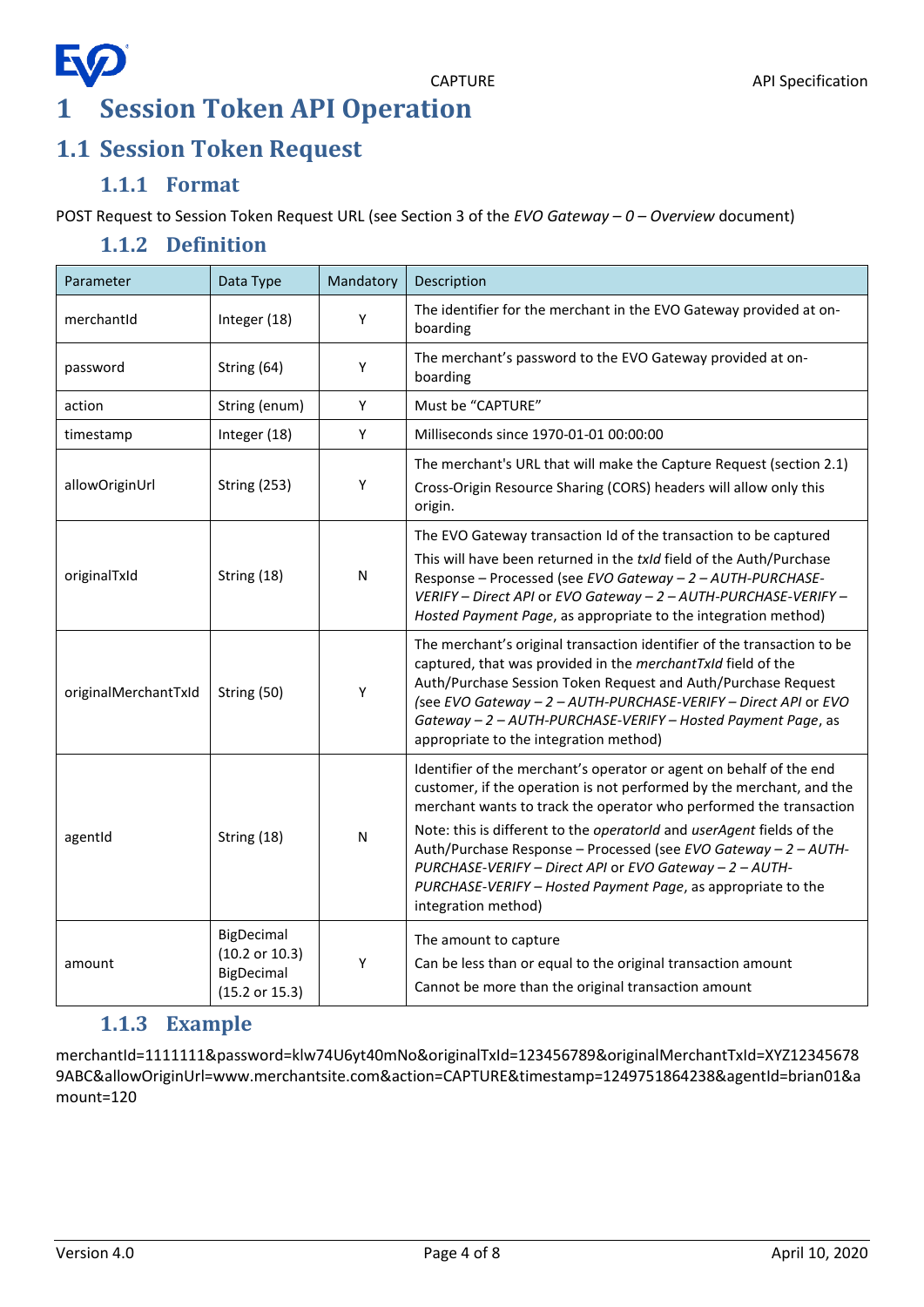# <span id="page-4-0"></span>**EQ 1.2 Session Token Response - Processed**

#### **1.2.1 Format**

<span id="page-4-2"></span><span id="page-4-1"></span>JSON

#### **1.2.2 Definition**

| Parameter         | Data Type     | Description                                                                                                                                                                                                                                                                                  |
|-------------------|---------------|----------------------------------------------------------------------------------------------------------------------------------------------------------------------------------------------------------------------------------------------------------------------------------------------|
| result            | String (40)   | Will always be "success"                                                                                                                                                                                                                                                                     |
| merchantid        | Integer (18)  | The <i>merchantid</i> value received in the Session Token Request (section 1.1)                                                                                                                                                                                                              |
| token             | String (40)   | The Session Token that is a one-time use, hexadecimal string<br>The Session Token that must only be used for the Capture Request (see Section 2.1)<br>Session tokens are valid for 3600 second (1 hour) after which they expire<br>Any requests with expired session tokens will be rejected |
| resultId          | String (40)   | Hexadecimal string that is to be used in any support request calls                                                                                                                                                                                                                           |
| processingTime    | Integer $(6)$ | The time in seconds for the process to complete                                                                                                                                                                                                                                              |
| additionalDetails | Array         | Not used – will always be " $\{$ " or not included                                                                                                                                                                                                                                           |

#### **1.2.3 Example**

```
{
```

```
"result":"success",
```

```
"merchantId":1111111,
```

```
"token":"abcde12345abcde12345",
```

```
"resultId":"fghij67890fghij67890",
```

```
"processingTime": 2
```
#### }

### <span id="page-4-4"></span>**1.3 Session Token Response – Not Processed**

#### **1.3.1 Format**

#### <span id="page-4-6"></span><span id="page-4-5"></span>JSON

#### **1.3.2 Definition**

| Parameter         | Data Type           | Description                                                        |
|-------------------|---------------------|--------------------------------------------------------------------|
| result            | String (40)         | Will always be "failure"                                           |
| resultId          | String (40)         | Hexadecimal string that is to be used in any support request calls |
| processingTime    | Integer $(6)$       | The time in seconds for the process to complete                    |
| additionalDetails | Array               | Not used – will always be " $\{$ " or not included                 |
| errors            | <b>String Array</b> | List of issues                                                     |

#### **1.3.3 Example**

<span id="page-4-7"></span>{

```
"result":"failure",
```

```
"merchantId":1111111,
```

```
"errors":[ { "messageCode": "This field is required in [REQUEST]", "fieldName": "password" } ],
```

```
"processingTime": 4
```
}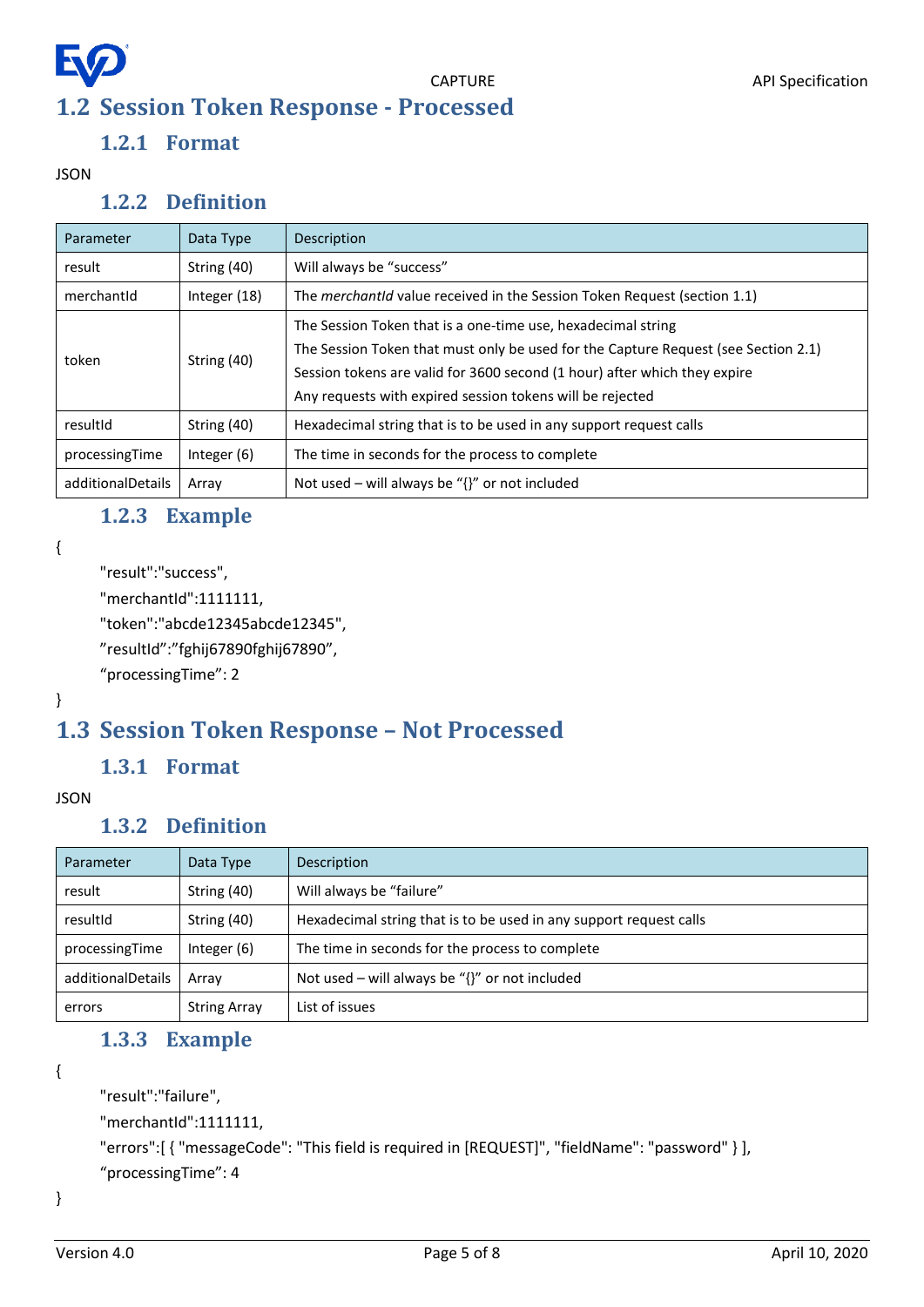### <span id="page-5-1"></span><span id="page-5-0"></span>**2.1 Capture Request**

#### **2.1.1 Format**

<span id="page-5-3"></span><span id="page-5-2"></span>POST Request to Action Request URL (see Section 3 of the *EVO Gateway – 0 – Overview* document)

#### **2.1.2 Definition**

| Parameter  | Data Type    | Mandatory | Description                                                                                                                                                 |
|------------|--------------|-----------|-------------------------------------------------------------------------------------------------------------------------------------------------------------|
| merchantid | Integer (18) | v         | The identifier for the merchant in the EVO Gateway provided at on-boarding<br>This must be the same as that sent in the Session Token Request (section 1.1) |
| token      | String (40)  | v         | Session Token received in the Session Token Response - Processed (section 1.2)                                                                              |

#### **2.1.3 Example**

<span id="page-5-4"></span>merchantId=1111111&token=abcde12345abcde12345

### <span id="page-5-5"></span>**2.2 Capture Response – Processed**

#### **2.2.1 Format**

#### <span id="page-5-7"></span><span id="page-5-6"></span>JSON

#### **2.2.2 Definition**

| Parameter            | Data Type                    | Description                                                                                                   |                                                                                                                     |  |  |
|----------------------|------------------------------|---------------------------------------------------------------------------------------------------------------|---------------------------------------------------------------------------------------------------------------------|--|--|
| result               | String (40)                  | Will always be "success"                                                                                      |                                                                                                                     |  |  |
| merchantId           | Integer (18)                 | The merchantid value sent in the Session Token Request (section 1.1)                                          |                                                                                                                     |  |  |
| action               | String (enum)                | Will always be "CAPTURE"                                                                                      |                                                                                                                     |  |  |
| originalMerchantTxId | String (50)                  |                                                                                                               | The merchant transaction identifier of the transaction that was captured                                            |  |  |
| originalTxId         | Integer (18)                 | The EVO Gateway transaction Id of the transaction captured sent in the<br>Session Token Request (section 1.1) |                                                                                                                     |  |  |
| txld                 | Integer (18)                 | The unique identifier for the capture transaction in the EVO Gateway                                          |                                                                                                                     |  |  |
| amount               | BigDecimal<br>(15.2 or 15.3) | The transaction amount captured sent in the Session Token Request (section<br>1.1)                            |                                                                                                                     |  |  |
| customerId           | String (20)                  | The EVO Gateway customer identifier used in the original and capture<br>transactions                          |                                                                                                                     |  |  |
| pan                  | <b>String (100)</b>          | The customer account value/number used in the original and the capture<br>transactions                        |                                                                                                                     |  |  |
| brandId              | Integer (18)                 |                                                                                                               | The brandId value for the original and the capture transaction                                                      |  |  |
| paymentSolutionId    | Integer (18)                 | The paymentSolutionId value used in the original and capture transactions                                     |                                                                                                                     |  |  |
|                      | String (enum)                | The status of the transaction in EVO Gateway:                                                                 |                                                                                                                     |  |  |
|                      |                              | <b>Status</b>                                                                                                 | Condition                                                                                                           |  |  |
| status               |                              | SET FOR CAPTURE                                                                                               | If "CAPTURE" successful<br>All capture transactions are batch processed, when<br>the status will be set to CAPTURED |  |  |
|                      |                              | <b>ERROR</b>                                                                                                  | If an error was returned by the payment process                                                                     |  |  |
| errors               | <b>String (400)</b>          | Any errors that occurred during the successful processing of a transaction                                    |                                                                                                                     |  |  |
| resultId             | String (40)                  | Hexadecimal string that is to be used in any support request calls                                            |                                                                                                                     |  |  |
| additionalDetails    | Array                        | Not used - will always be "{}" or not included                                                                |                                                                                                                     |  |  |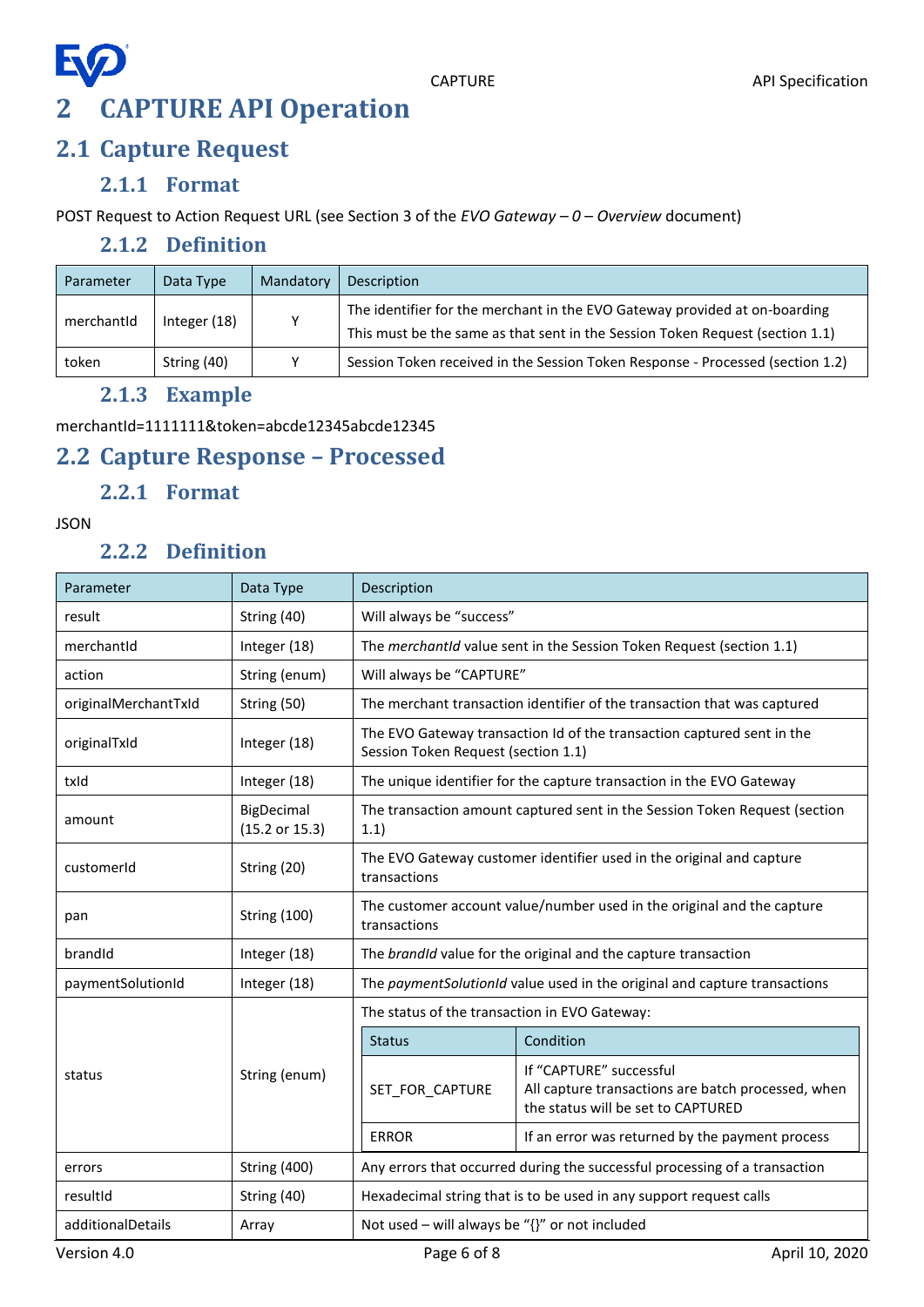

| Parameter                                 | Data Type     | Description                                                                                                                                                                                                                                                                  |
|-------------------------------------------|---------------|------------------------------------------------------------------------------------------------------------------------------------------------------------------------------------------------------------------------------------------------------------------------------|
| processingTime                            | Integer $(6)$ | The time in seconds for the process to complete                                                                                                                                                                                                                              |
| customParameter1Or<br>customParameter20Or | String (50)   | The original 20x (50 character) free text fields provided by the merchant in the<br>Session Token Request of the Auth/Purchase/Verify API Operation                                                                                                                          |
| customParameter1<br>customParameter20     | String (50)   | The 20x (50 character) free text fields provided by the merchant in the Session<br>Token Request of the Auth/Purchase/Verify API Operation with the non-Basic<br>Latin characters replaced by a space character.<br>These values will have been sent for payment processing. |

#### **2.2.3 Example**

<span id="page-6-0"></span>{

"result":"success",

"merchantId":111111,

"originalMerchantTxId":"abc123",

"originalTxId":123,

"amount":12.50,

"customerId":"mgn456",

"action":"CAPTURE",

"pan":"45ae201ghy23498FjMj701",

"brandId":3,

"paymentSolutionId":500,

"status":"SET\_FOR\_CAPTURE",

"resultId": "4fd9f223-bb1a-4879-a6e6-81a10b53bdca",

"processingTime": 948

}